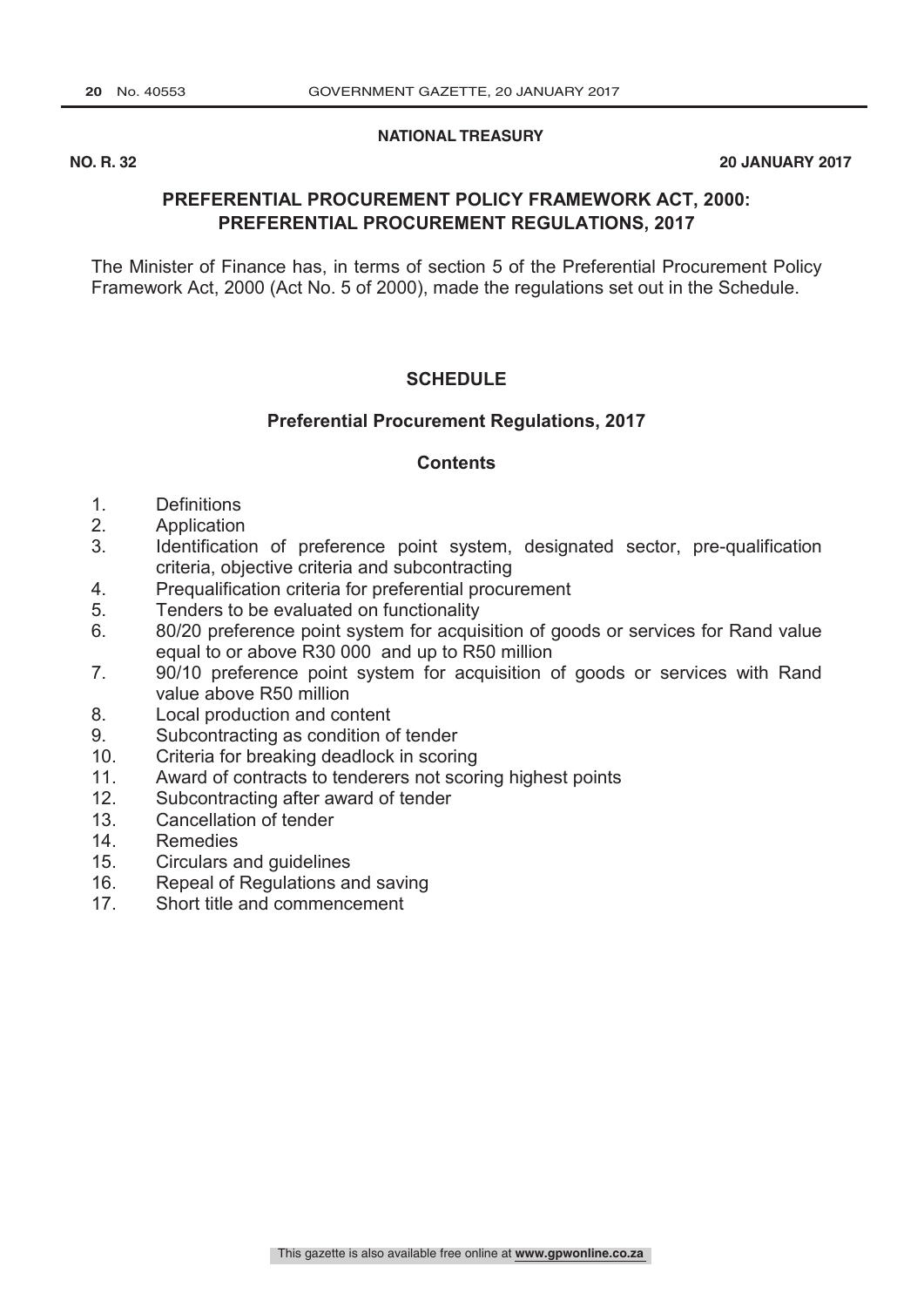## **Definitions**

**1.** In these Regulations, unless the context indicates otherwise, any word or expression to which a meaning has been assigned in the Act must bear the meaning so assigned-

**"B-BBEE"** means broad-based black economic empowerment as defined in section 1 of the Broad-Based Black Economic Empowerment Act;

**"B-BBEE status level of contributor"** means the B-BBEE status of an entity in terms of a code of good practice on black economic empowerment issued in terms of section 9(1) of the Broad-Based Black Economic Empowerment Act;

**"black designated groups"** has the meaning assigned to it in the codes of good practice issued in terms of section 9(1) of the Broad-Based Black Economic Empowerment Act;

**"black people"** has the meaning assigned to it in section 1 of the Broad-Based Black Economic Empowerment Act;

**"Broad-Based Black Economic Empowerment Act"** means the Broad-Based Black Economic Empowerment Act, 2003 (Act No. 53 of 2003);

**"co-operative"** means a co-operative registered in terms of section 7 of the Cooperatives Act, 2005 (Act No. 14 of 2005);

## **"designated group"** means-

- (a) black designated groups;
- (b) black people;
- (c) women;
- (d) people with disabilities; or
- (e) small enterprises, as defined in section 1 of the National Small Enterprise Act, 1996 (Act No. 102 of 1996);

**"designated sector"** means a sector, sub-sector or industry or product designated in terms of regulation 8(1)(a);

**"EME"** means an exempted micro enterprise in terms of a code of good practice on black economic empowerment issued in terms of section 9(1) of the Broad-Based Black Economic Empowerment Act;

**"functionality"** means the ability of a tenderer to provide goods or services in accordance with specifications as set out in the tender documents;

**"military veteran"** has the meaning assigned to it in section 1 of the Military Veterans Act, 2011 (Act No. 18 of 2011);

**"National Treasury"** has the meaning assigned to it in section 1 of the Public Finance Management Act, 1999 (Act No. 1 of 1999);

**"people with disabilities"** has the meaning assigned to it in section 1 of the Employment Equity Act, 1998 (Act No. 55 of 1998);

**"price"** includes all applicable taxes less all unconditional discounts;

## **"proof of B-BBEE status level of contributor"** means-

- (a) the B-BBEE status level certificate issued by an authorised body or person;
- (b) a sworn affidavit as prescribed by the B-BBEE Codes of Good Practice; or
- (c) any other requirement prescribed in terms of the Broad-Based Black Economic Empowerment Act;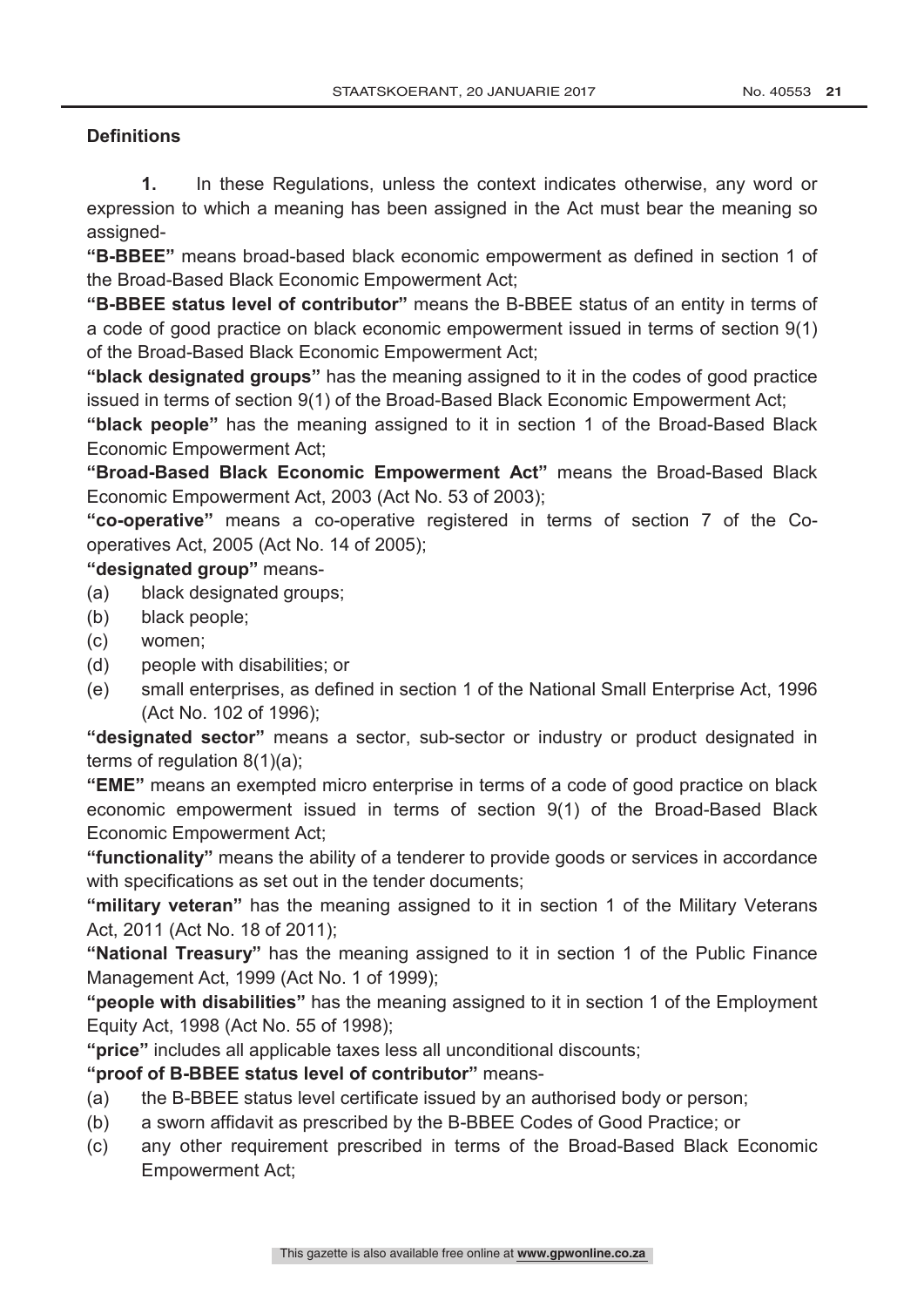**"QSE"** means a qualifying small business enterprise in terms of a code of good practice on black economic empowerment issued in terms of section 9(1) of the Broad-Based Black Economic Empowerment Act;

**"Rand value"** means the total estimated value of a contract in Rand, calculated at the time of the tender invitation;

**"rural area"** means-

- (a) a sparsely populated area in which people farm or depend on natural resources, including villages and small towns that are dispersed through the area; or
- (b) an area including a large settlement which depends on migratory labour and remittances and government social grants for survival, and may have a traditional land tenure system;

**"stipulated minimum threshold"** means the minimum threshold stipulated in terms of regulation 8(1)(b):

**"the Act"** means the Preferential Procurement Policy Framework Act, 2000 (Act No. 5 of 2000);

"**township**" means an urban living area that any time from the late 19<sup>th</sup> century until 27 April 1994, was reserved for black people, including areas developed for historically disadvantaged individuals post 27 April 1994;

**"treasury"** has the meaning assigned to it in section 1 of the Public Finance Management Act, 1999 (Act No. 1 of 1999); and

**"youth"** has the meaning assigned to it in section 1 of the National Youth Development Agency Act, 2008 (Act No. 54 of 2008).

### **Application**

**2.** These Regulations apply to organs of state as envisaged in the definition of organ of state in section 1 of the Act.<sup>1</sup>

## **Identification of preference point system, designated sector, pre-qualification criteria, objective criteria and subcontracting**

- **3.** An organ of state must-
- (a) determine and stipulate in the tender documents-
	- (i) the preference point system applicable to the tender as envisaged in regulation 6 or 7; or

a provincial legislature.

 $1$  The definition of "organ of state" in section 1 of the Act in paragraph (a) to (e) includes-

<sup>•</sup> a national or provincial department as defined in the Public Finance Management Act, 1999;

<sup>•</sup> a municipality as contemplated in the Constitution;

<sup>•</sup> a constitutional institution as defined in the Public Finance Management Act;

Parliament:

Paragraph (f) of the definition of organ of state in section 1 of the Act includes any other institution or category of institutions included in the definition of "organ of state" in section 239 of the Constitution and recognised by the Minister by notice in the *Government Gazette* as an institution or category of institutions to which the Act applies. Government Notice R. 501 of 8 June 2011 recognises, with effect from 7 December 2011, all public entities listed in Schedules 2 and 3 to the Public Finance Management Act, 1999, as institutions to which the Act applies. Note should be taken of notices issued from time to time in terms of paragraph (f) of this definition. The application of these Regulations is also subject to applicable exemptions approved in terms of section 3 of the Act.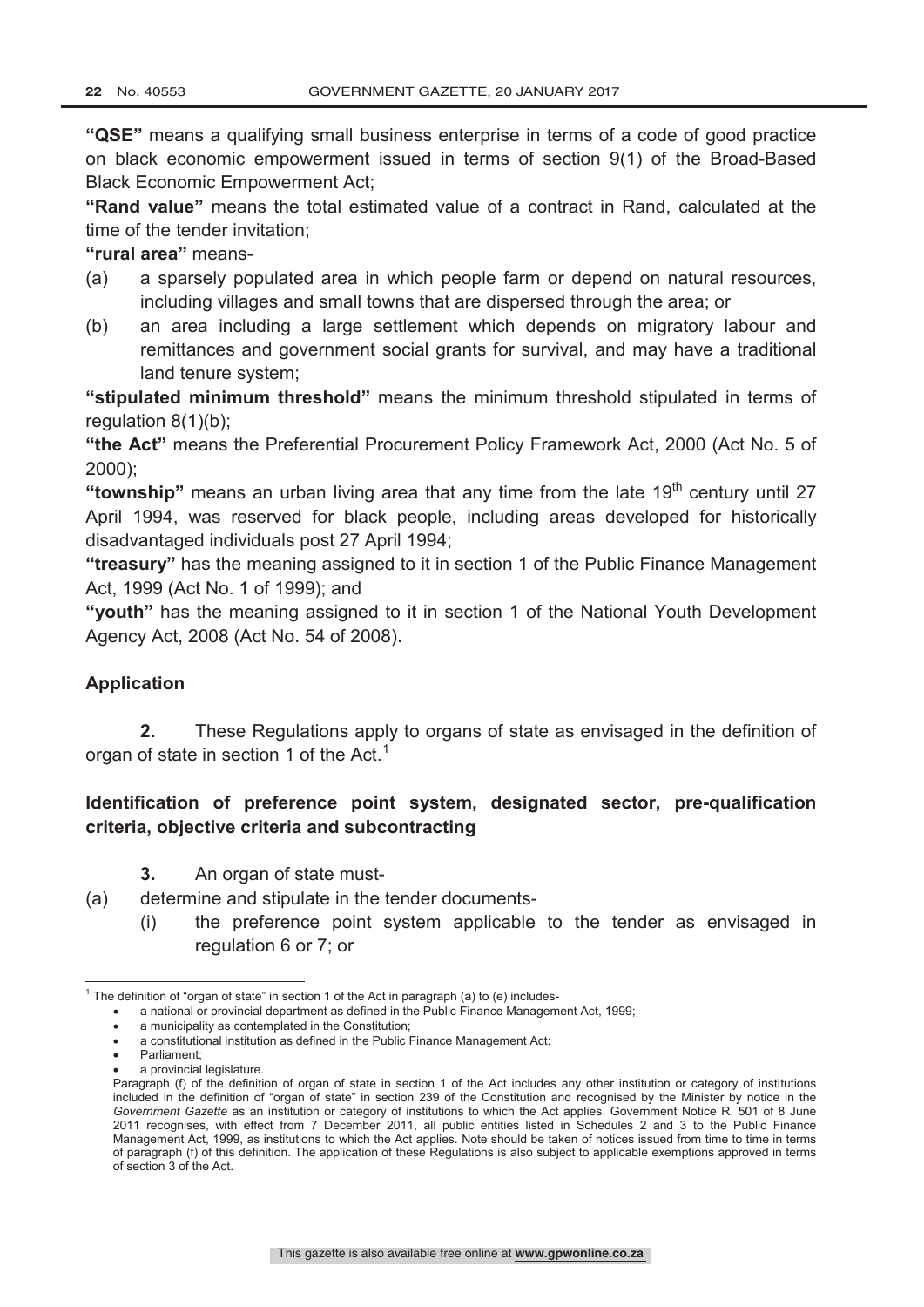- (ii) if it is unclear which preference point system will be applicable, that either the 80/20 or 90/10 preference point system will apply and that the lowest acceptable tender will be used to determine the applicable preference point system;
- (b) determine whether pre-qualification criteria are applicable to the tender as envisaged in regulation 4;
- (c) determine whether the goods or services for which a tender is to be invited, are in a designated sector for local production and content as envisaged in regulation 8;
- (d) determine whether compulsory subcontracting is applicable to the tender as envisaged in regulation 9; and
- (e) determine whether objective criteria are applicable to the tender as envisaged in regulation 11.

### **Pre-qualification criteria for preferential procurement**

**4.**(1) If an organ of state decides to apply pre-qualifying criteria to advance certain designated groups, that organ of state must advertise the tender with a specific tendering condition that only one or more of the following tenderers may respond-

- (a) a tenderer having a stipulated minimum B-BBEE status level of contributor;
- (b) an EME or QSE;
- (c) a tenderer subcontracting a minimum of 30% to-
	- (i) an EME or QSE which is at least 51% owned by black people;
	- (ii) an EME or QSE which is at least 51% owned by black people who are youth;
	- (iii) an EME or QSE which is at least 51% owned by black people who are women;
	- (iv) an EME or QSE which is at least 51% owned by black people with disabilities;
	- (v) an EME or QSE which is 51% owned by black people living in rural or underdeveloped areas or townships;
	- (vi) a cooperative which is at least 51% owned by black people;
	- (vii) an EME or QSE which is at least 51% owned by black people who are military veterans;
	- (viii) an EME or QSE.

(2) A tender that fails to meet any pre-qualifying criteria stipulated in the tender documents is an unacceptable tender.

#### **Tenders to be evaluated on functionality**

**5**.(1) An organ of state must state in the tender documents if the tender will be evaluated on functionality.

- (2) The evaluation criteria for measuring functionality must be objective.
- (3) The tender documents must specify-
- (a) the evaluation criteria for measuring functionality;
- (b) the points for each criteria and, if any, each sub-criterion; and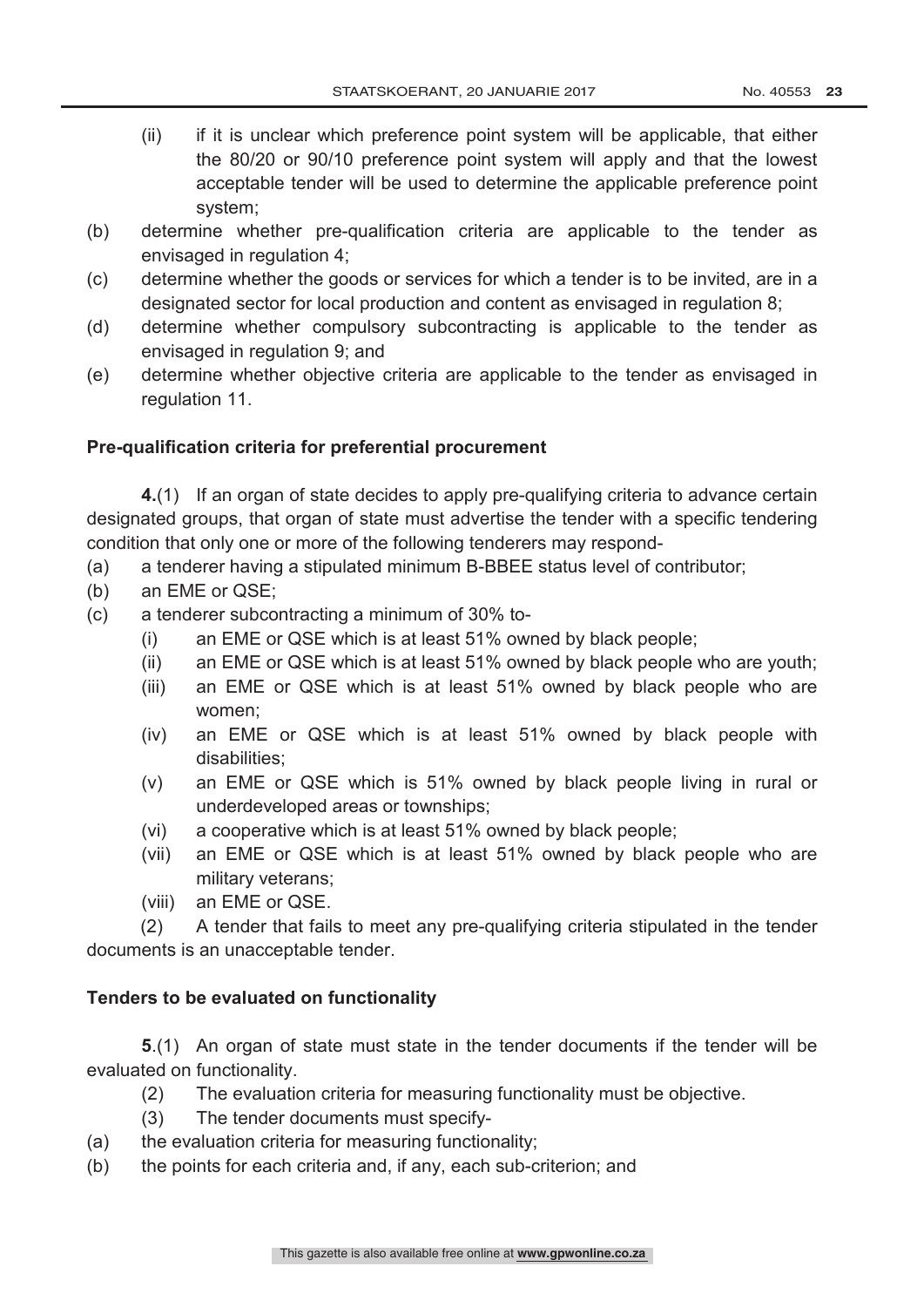(c) the minimum qualifying score for functionality.

(4) The minimum qualifying score for functionality for a tender to be considered further-

- (a) must be determined separately for each tender; and
- (b) may not be so-
	- (i) low that it may jeopardise the quality of the required goods or services; or
	- (ii) high that it is unreasonably restrictive.

(5) Points scored for functionality must be rounded off to the nearest two decimal places.

(6) A tender that fails to obtain the minimum qualifying score for functionality as indicated in the tender documents is not an acceptable tender.

(7) Each tender that obtained the minimum qualifying score for functionality must be evaluated further in terms of price and the preference point system and any objective criteria envisaged in regulation 11.

# **80/20 preference point system for acquisition of goods or services for Rand value equal to or above R30 000 and up to R50 million**

**6.**(1) The following formula must be used to calculate the points out of 80 for price in respect of a tender with a Rand value equal to or above R30 000 and up to a Rand value of R50 million, inclusive of all applicable taxes:

$$
Ps = 80 \left( 1 - \frac{Pt - P \min}{P \min} \right)
$$

Where-

Ps = Points scored for price of tender under consideration;

Pt = Price of tender under consideration; and

Pmin = Price of lowest acceptable tender.

(2) The following table must be used to calculate the score out of 20 for B-BBEE:

| <b>B-BBEE Status Level of Contributor   Number of Points</b> |    |
|--------------------------------------------------------------|----|
|                                                              |    |
|                                                              | 18 |
|                                                              | 14 |
|                                                              |    |
|                                                              |    |
|                                                              |    |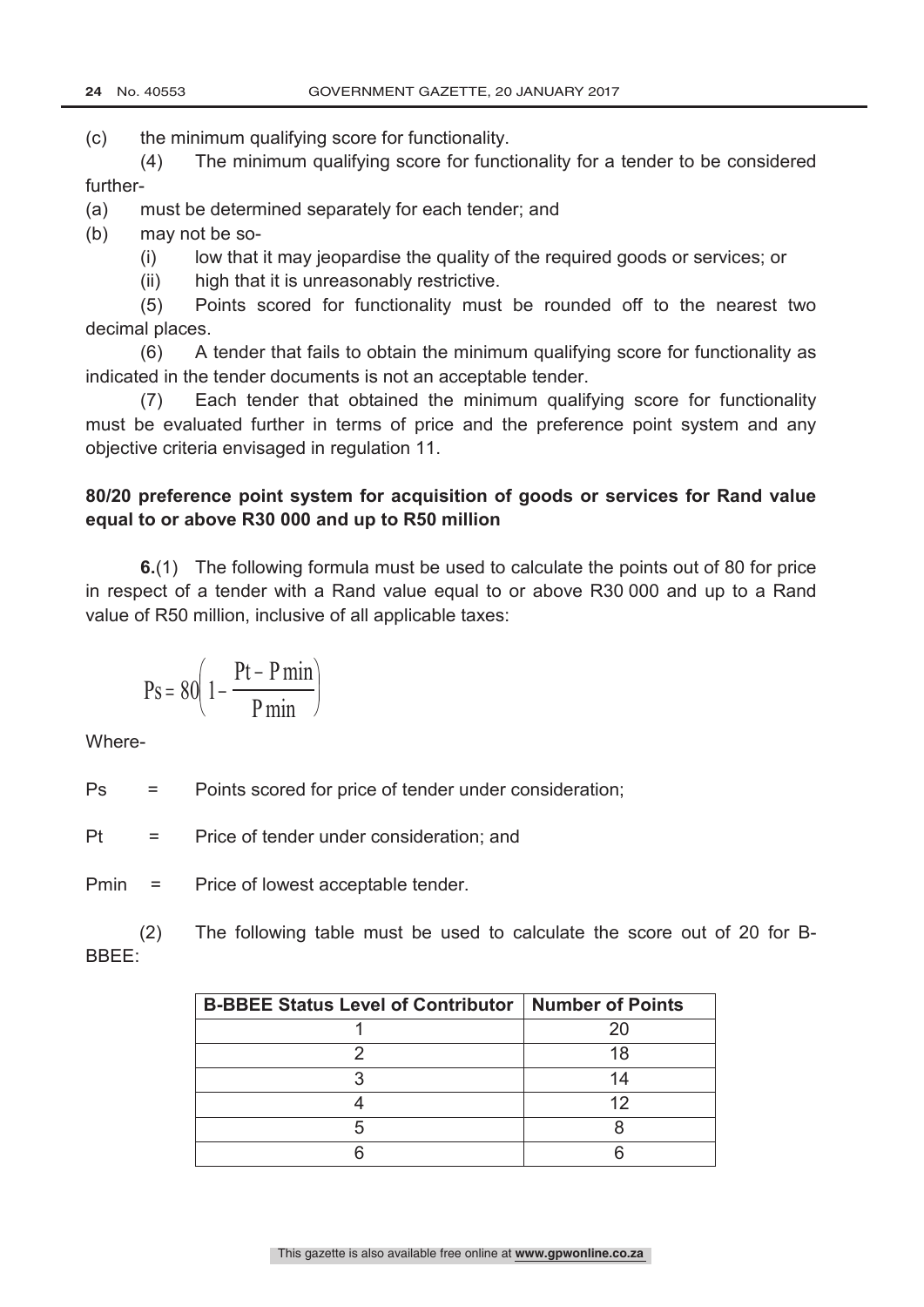| Non-compliant contributor |  |
|---------------------------|--|

(3) A tenderer must submit proof of its B-BBEE status level of contributor.

(4) A tenderer failing to submit proof of B-BBEE status level of contributor or is a non-compliant contributor to B-BBEE may not be disqualified, but-

(a) may only score points out of 80 for price; and

(b) scores 0 points out of 20 for B-BBEE.

(5) A tenderer may not be awarded points for B-BBEE status level of contributor if the tender documents indicate that the tenderer intends subcontracting more than 25% of the value of the contract to any other person not qualifying for at least the points that the tenderer qualifies for, unless the intended subcontractor is an EME that has the capability to execute the subcontract.

(6) The points scored by a tenderer for B-BBEE in terms of subregulation (2) must be added to the points scored for price under subregulation (1).

(7) The points scored must be rounded off to the nearest two decimal places.

(8) Subject to subregulation (9) and regulation 11, the contract must be awarded to the tenderer scoring the highest points.

(9)(a) If the price offered by a tenderer scoring the highest points is not marketrelated, the organ of state may not award the contract to that tenderer.

(b) The organs of state may-

- (i) negotiate a market-related price with the tenderer scoring the highest points or cancel the tender;
- (ii) if the tenderer does not agree to a market-related price, negotiate a market-related price with the tenderer scoring the second highest points or cancel the tender;
- (iii) if the tenderer scoring the second highest points does not agree to a market-related price, negotiate a market-related price with the tenderer scoring the third highest points or cancel the tender.

(c) If a market-related price is not agreed as envisaged in paragraph (b)(iii), the organ of state must cancel the tender.

# **90/10 preference point system for acquisition of goods or services with Rand value above R50 million**

**7.**(1) The following formula must be used to calculate the points out of 90 for price in respect of a tender with a Rand value above R50 million, inclusive of all applicable taxes:

Where-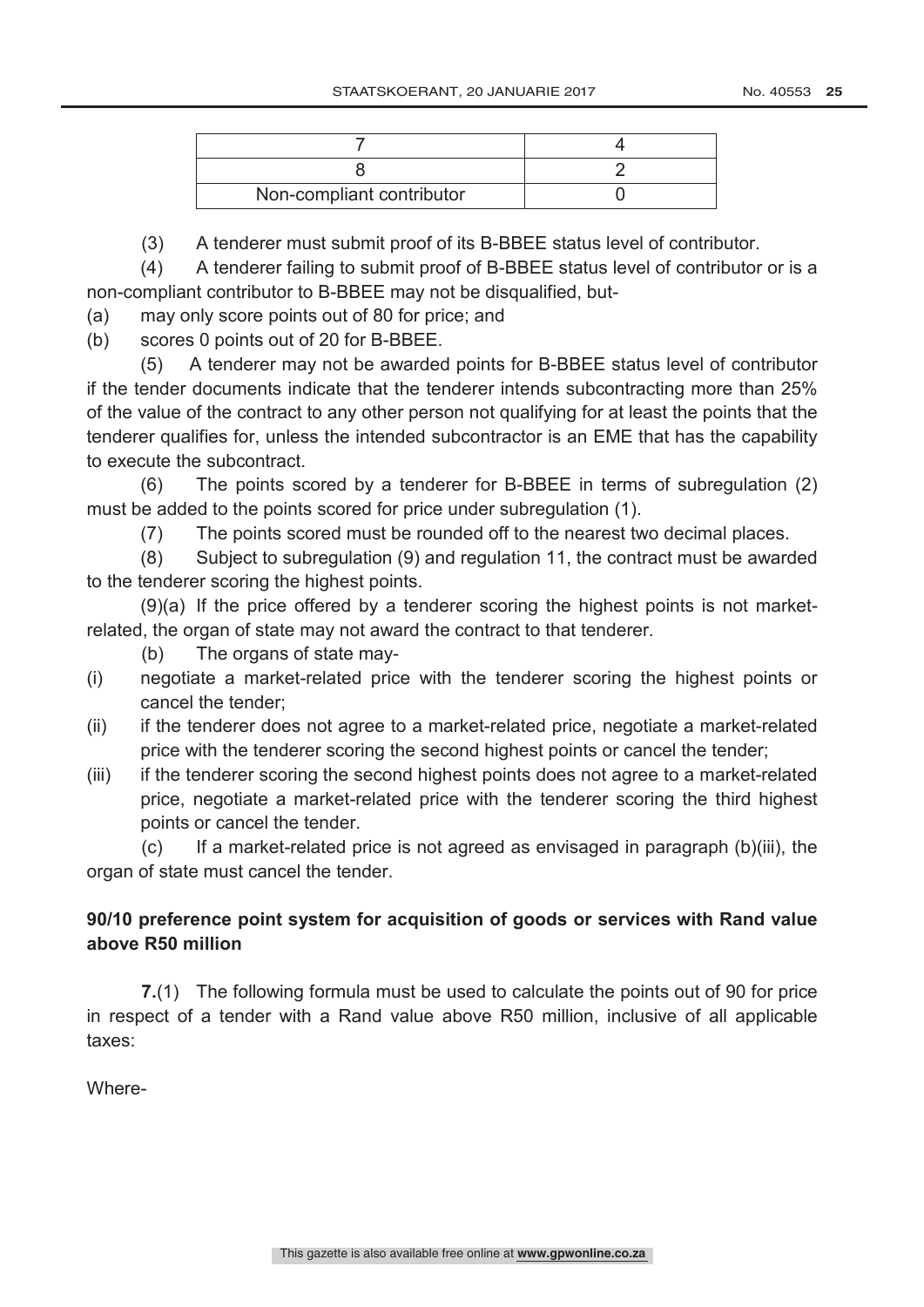$$
Ps = 90 \left( 1 - \frac{Pt - P \min}{P \min} \right)
$$

Ps = Points scored for price of tender under consideration;

Pt = Price of tender under consideration; and

Pmin = Price of lowest acceptable tender.

(2) The following table must be used to calculate the points out of 10 for B-BBEE:

| <b>B-BBEE Status Level of Contributor</b> | <b>Number of Points</b> |
|-------------------------------------------|-------------------------|
|                                           | 10                      |
|                                           |                         |
|                                           |                         |
|                                           | 5                       |
| 5                                         |                         |
|                                           |                         |
|                                           |                         |
|                                           |                         |
| Non-compliant contributor                 |                         |

(3) A tenderer must submit proof of its B-BBEE status level of contributor.

(4) A tenderer failing to submit proof of B-BBEE status level of contribution or is a non-compliant contributor to B-BBEE may not be disqualified, but-

(a) may only score points out of 90 for price; and

(b) scores 0 points out of 10 for B-BBEE.

(5) A tenderer may not be awarded points for B-BBEE status level of contributor if the tender documents indicate that the tenderer intends subcontracting more than 25% of the value of the contract to any other person not qualifying for at least the points that the tenderer qualifies for, unless the intended subcontractor is an EME that has the capability to execute the subcontract.

(6) The points scored by a tenderer for B-BBEE contribution in terms of subregulation (2) must be added to the points scored for price under subregulation (1).

(7) The points scored must be rounded off to the nearest two decimal places.

(8) Subject to subregulation (9) and regulation 11, the contract must be awarded to the tenderer scoring the highest points.

(9)(a) If the price offered by a tenderer scoring the highest points is not marketrelated, the organ of state may not award the contract to that tenderer.

(b) The organs of state may-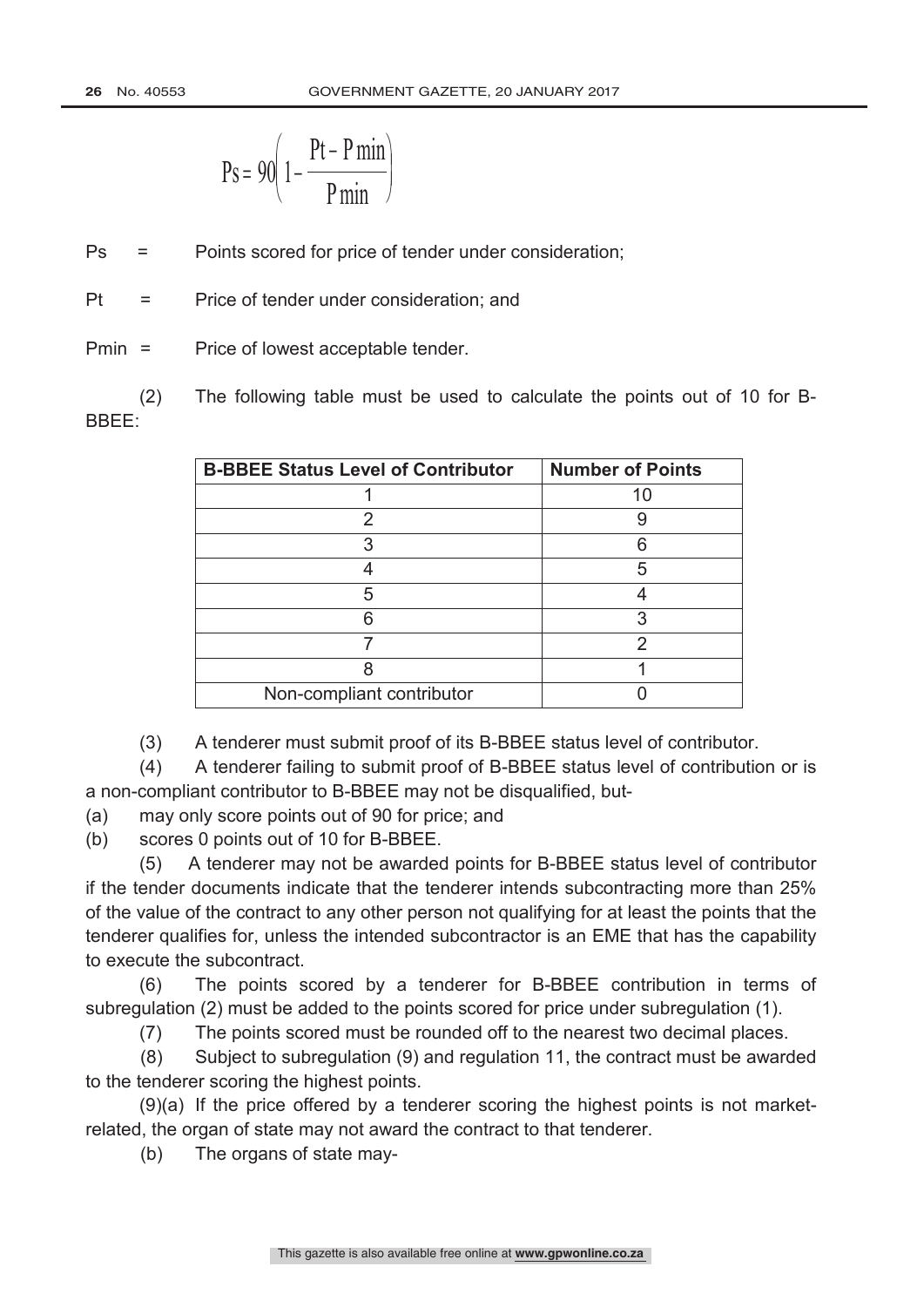- (i) negotiate a market-related price with the tenderer scoring the highest points or cancel the tender;
- (ii) if the tenderer does not agree to a market-related price, negotiate a market-related price with the tenderer scoring the second highest points or cancel the tender;
- (iii) if the tenderer scoring the second highest points does not agree to a market-related price, negotiate a market-related price with the tenderer scoring the third highest points or cancel the tender.

(c) If a market-related price is not agreed as envisaged in paragraph (b)(iii), the organ of state must cancel the tender.

### **Local production and content**

**8.**(1) The Department of Trade and Industry may, in consultation with the National Treasury-

- (a) designate a sector, sub-sector or industry or product in accordance with national development and industrial policies for local production and content, where only locally produced services or goods or locally manufactured goods meet the stipulated minimum threshold for local production and content, taking into account economic and other relevant factors; and
- (b) stipulate a minimum threshold for local production and content.

(2) An organ of state must, in the case of a designated sector, advertise the invitation to tender with a specific condition that only locally produced goods or locally manufactured goods, meeting the stipulated minimum threshold for local production and content, will be considered.

(3) The National Treasury must inform organs of state of any designation made in terms of regulation 8(1) through a circular.

(4)(a) If there is no designated sector, an organ of state may include, as a specific condition of the tender, that only locally produced services or goods or locally manufactured goods with a stipulated minimum threshold for local production and content, will be considered.

(b) The threshold referred to in paragraph (a) must be in accordance with the standards determined by the Department of Trade and Industry in consultation with the National Treasury.

(5) A tender that fails to meet the minimum stipulated threshold for local production and content is an unacceptable tender.

#### **Subcontracting as condition of tender**

**9.**(1) If feasible to subcontract for a contract above R30 million, an organ of state must apply subcontracting to advance designated groups.

(2) If an organ of state applies subcontracting as contemplated in subregulation (1), the organ of state must advertise the tender with a specific tendering condition that the successful tenderer must subcontract a minimum of 30% of the value of the contract to- (a) an EME or QSE;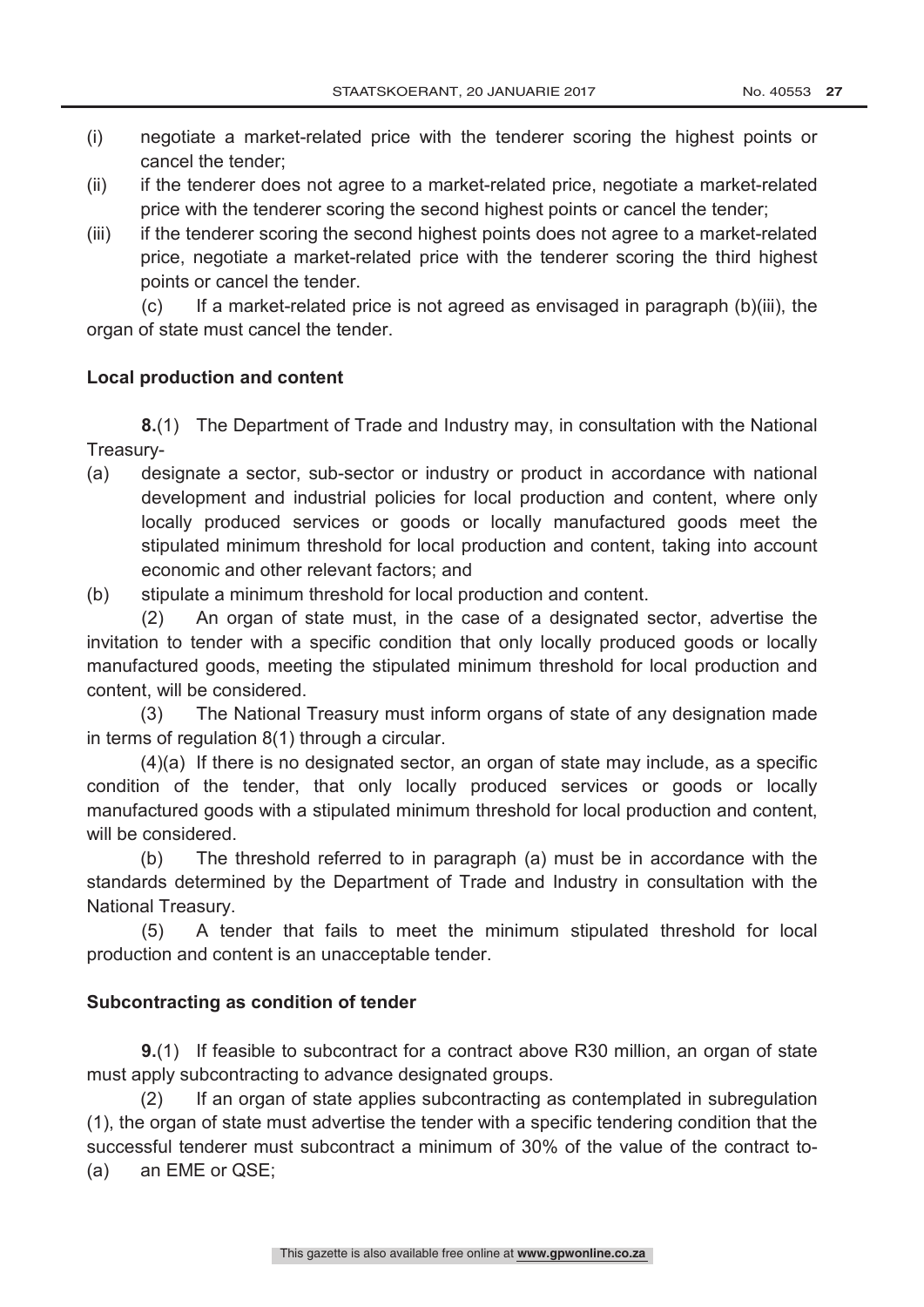- (b) an EME or QSE which is at least 51% owned by black people;
- (c) an EME or QSE which is at least 51% owned by black people who are youth;
- (d) an EME or QSE which is at least 51% owned by black people who are women;
- (e) an EME or QSE which is at least 51% owned by black people with disabilities;
- (f) an EME or QSE which is 51% owned by black people living in rural or underdeveloped areas or townships;
- (g) a cooperative which is at least 51% owned by black people;
- (h) an EME or QSE which is at least 51% owned by black people who are military veterans; or
- (i) more than one of the categories referred to in paragraphs (a) to (h).

(3) The organ of state must make available the list of all suppliers registered on a database approved by the National Treasury to provide the required goods or services in respect of the applicable designated groups mentioned in subregulation (2) from which the tenderer must select a supplier.

### **Criteria for breaking deadlock in scoring**

**10.**(1) If two or more tenderers score an equal total number of points, the contract must be awarded to the tenderer that scored the highest points for B-BBEE.

(2) If functionality is part of the evaluation process and two or more tenderers score equal total points and equal preference points for B-BBEE, the contract must be awarded to the tenderer that scored the highest points for functionality.

(3) If two or more tenderers score equal total points in all respects, the award must be decided by the drawing of lots.

#### **Award of contracts to tenderers not scoring highest points**

**11.**(1) A contract may be awarded to a tenderer that did not score the highest points only in accordance with section 2(1)(f) of the Act.

(2) If an organ of state intends to apply objective criteria in terms of section 2(1)(f) of the Act, the organ of state must stipulate the objective criteria in the tender documents.

### **Subcontracting after award of tender**

**12.**(1) A person awarded a contract may only enter into a subcontracting arrangement with the approval of the organ of state.

(2) A person awarded a contract in relation to a designated sector, may not subcontract in such a manner that the local production and content of the overall value of the contract is reduced to below the stipulated minimum threshold.

(3) A person awarded a contract may not subcontract more than 25% of the value of the contract to any other enterprise that does not have an equal or higher B-BBEE status level of contributor than the person concerned, unless the contract is subcontracted to an EME that has the capability and ability to execute the subcontract.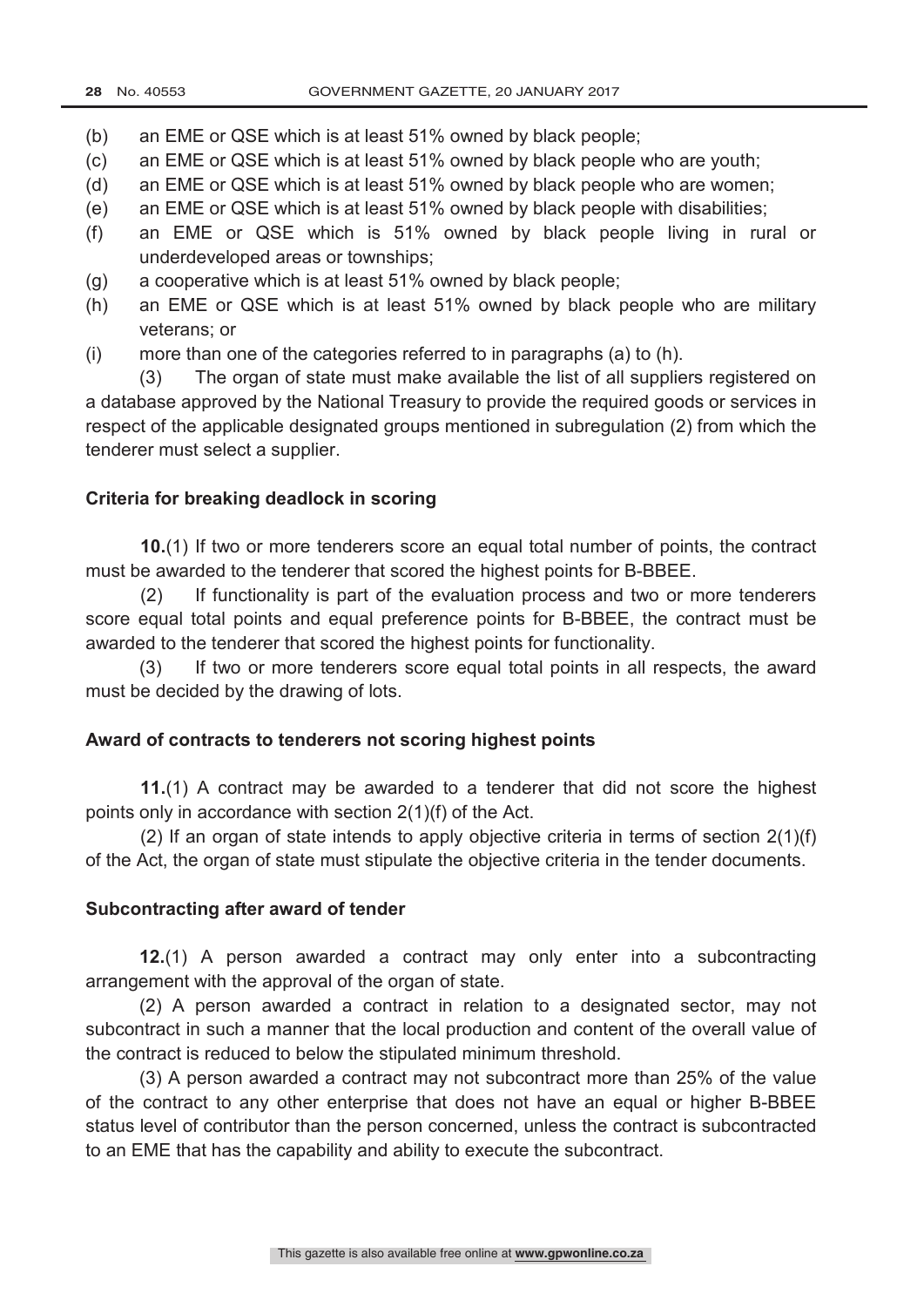## **Cancellation of tender**

**13.** (1)An organ of state may, before the award of a tender, cancel a tender invitation if-

- (a) due to changed circumstances, there is no longer a need for the goods or services specified in the invitation;
- (b) funds are no longer available to cover the total envisaged expenditure;
- (c) no acceptable tender is received; or
- (d) there is a material irregularity in the tender process.

(2) The decision to cancel a tender invitation in terms of subregulation (1) must be published in the same manner in which the original tender invitation was advertised.

(3) An organ of state may only with the prior approval of the relevant treasury cancel a tender invitation for the second time.

## **Remedies**

**14.**(1) Upon detecting that a tenderer submitted false information regarding its B-BBEE status level of contributor, local production and content, or any other matter required in terms of these Regulations which will affect or has affected the evaluation of a tender, or where a tenderer has failed to declare any subcontracting arrangements, the organ of state must-

- (a) inform the tenderer accordingly;
- (b) give the tenderer an opportunity to make representations within 14 days as to why-
	- (i) the tender submitted should not be disqualified or, if the tender has already been awarded to the tenderer, the contract should not be terminated in whole or in part;
	- (ii) if the successful tenderer subcontracted a portion of the tender to another person without disclosing it, the tenderer should not be penalised up to 10 percent of the value of the contract; and
	- (iii) the tenderer should not be restricted by the National Treasury from conducting any business for a period not exceeding 10 years with any organ of state; and
- (c) if it concludes, after considering the representations referred to in subregulation  $(1)(b)$ , that-
	- (i) such false information was submitted by the tenderer-
		- (aa) disqualify the tenderer or terminate the contract in whole or in part; and
		- (bb) if applicable, claim damages from the tenderer; or
	- (ii) the successful tenderer subcontracted a portion of the tender to another person without disclosing, penalise the tenderer up to 10 percent of the value of the contract.
	- (2)(a) An organ of state must-
- (i) inform the National Treasury, in writing, of any actions taken in terms of subregulation (1);